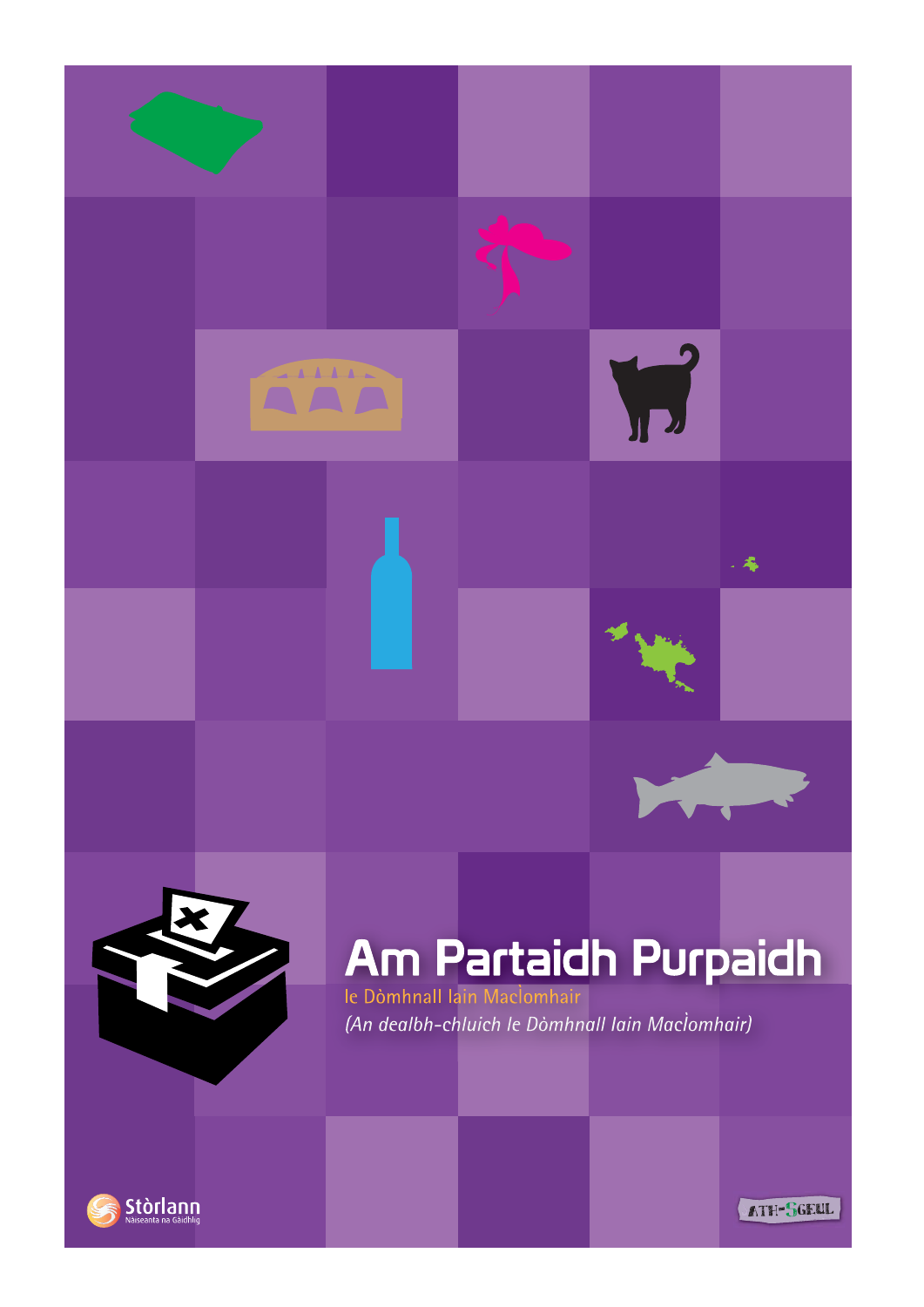# **Am Partaidh Purpaidh**

Le

Dòmhnall Iain MacÌomhair

Stèidhichte air an sgeulachd ghoirid **Am Partaidh Purpaidh** le Dòmhnall Iain MacÌomhair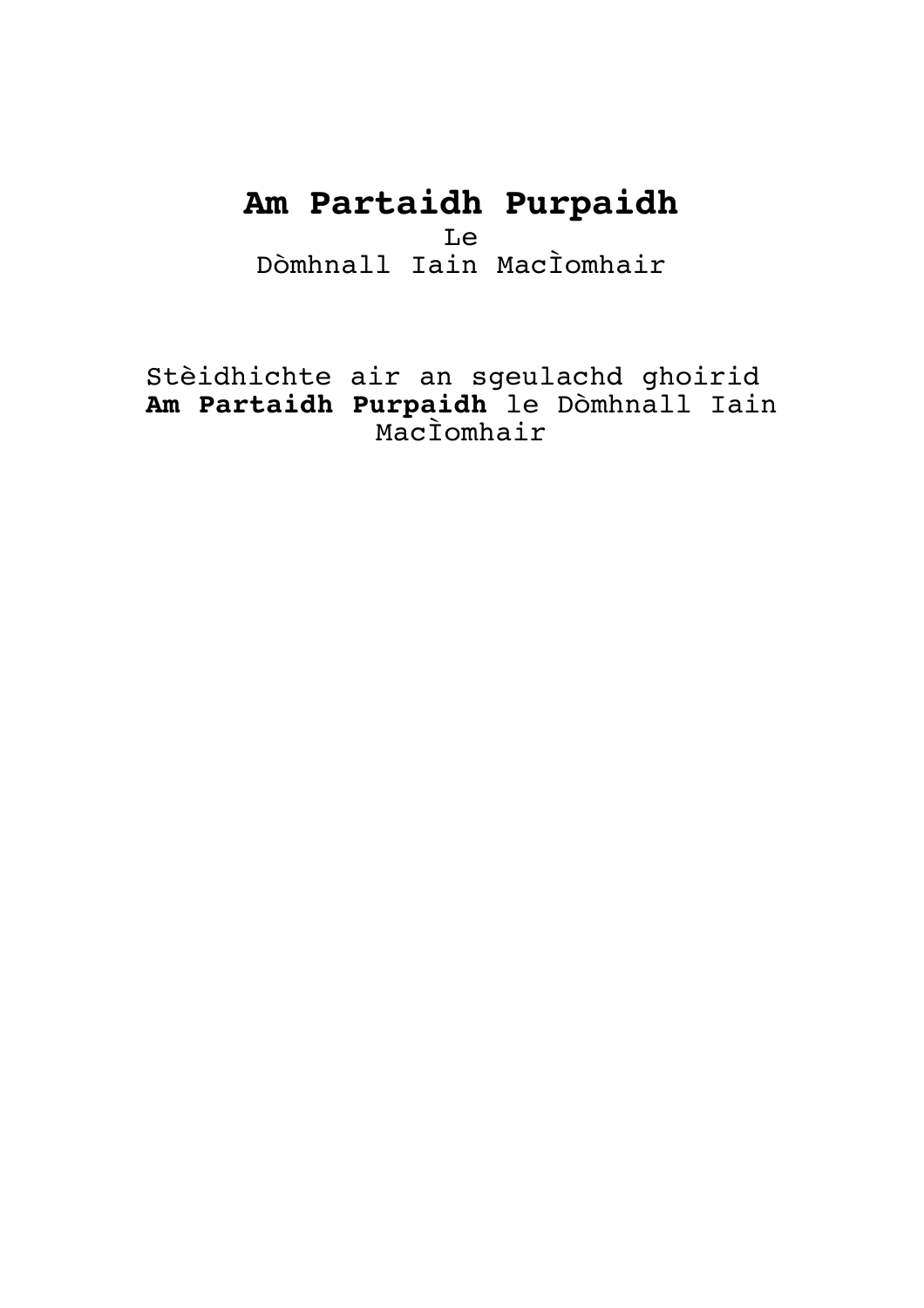Caractaran

SEUMAS GILLEASBAIG MACSONACHAN - TAGRAICHE PÀRLAMAID

MÀIRI BELINDA – BEAN SHEUMAIS

FERDINAND - MAC SHEUMAIS

SEONAIDH DONAIDH - MAC SHEUMAIS

MURDAG A' GHREUSAICHE

MEUBAIL DHÒMHNAILL PUT

AM PLUMADAIR

PEREGRINE – MAIGHSTIR-SGOILE

NIGHEAN AN ÈIREANNAICH

PEIGI BARABAL

UILLEAM TOBHTABHAT

UILLEAM UILLEIM UILLEIM

FEARGHAS MACGILLE NA CUTAIG – MINISTEAR

IASGAIREAN IONADAIL

CIORSTAIDH NIC AN TÒISICH AGUS CALUM FRISEAL - DITHIS LUCHD-NAIDHEACHD

SEALLADH A H-AON: TALLA ANNS A BHEIL COINNEAMH RO THAGHADH PÀRLAMAID

Tha Am Plumadair agus Seumas Gilleasbaig MacSonachan nan suidhe aig bòrd air àrd-ùrlar. Tha Màiri Belinda, Ferdinand agus Seonaidh Donaidh a' dol am measg nan daoine san talla, (agus an luchd-èisteachd)a' sgaoileadh bhileagan-taghaidh. Is e am Plumadair a tha sa chathair. Èiridh am Plumadair air a chasan.

> AM PLUMADAIR Fàilt' oirbh uile gu Talla Bhaile na Circe. Tha sinn fortanach a-nochd gu bheil an Tagraiche Pàrlamaid, Seumas Gilleasbaig MacSonachan còmhla rinn airson a bheachdan a thoirt dhuinn. Seo a' chiad turas riamh a thàinig tagraiche pàrlamaid gu Baile na Circe ...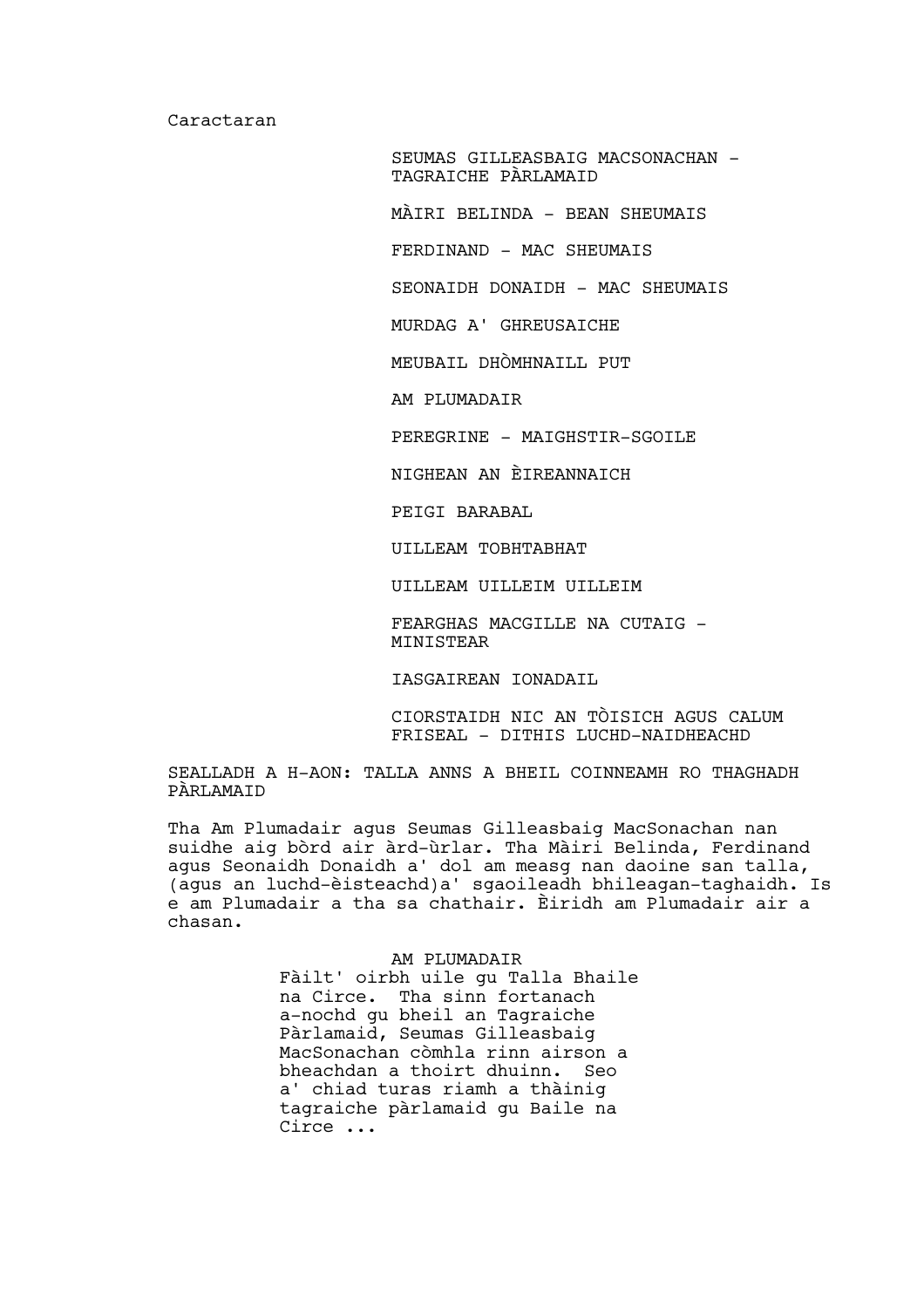PEREGRINE (ag èigheach) Ceann mòr air duine glic, ceann circ' air amadan!

Tha an sluagh a' gàireachdaich agus a' bualadh bhoisean.

# MÀIRI BELINDA

(ri Murdag a' Ghreusaiche) A Mhurdag, a Mhurdag an robh dùil agad ri coinneamh-ùrnaigh a-nochd eadar aodach dubh, agus Bìoball cuideachd?

MURDAG A' GHREUSAICHE Dè am fios a bh' agamsa dè an seòrsa coinneamh a bhiodh an seo? Tha mi a' faicinn gu bheil am ministear an làthair. Agus ma tha am ministear an seo, tha sin math gu leòr dhòmhsa.

#### MÀIRI BELINDA

(ri Meubail Dhòmhnaill Put) Agus nach tu fhèin a tha spaideil, a Mheubail. Abair dreasa bhrèagha. Cha b' e coinneamh-ùrnaigh ris an robh dùil agadsa, tha mi cinnteach.

MEUBAIL DHÒMHNAILL PUT Cha b' e gu dearbha. Sgeadaich mise mi fhìn, gun fhios nach sealladh Seonaidh Donaidh rium. Chunnaic mi a dhealbh sa phàipear. Abair pìos! Tha e eireachdail fhèin. Feuch gun inns thu dha dè mo bharail, a-nise.

UILLEAM UILLEIM UILLEIM Fan sàmhach, òinsich. Tha iad deiseil airson tòiseachadh.

MEUBAIL DHÒMHNAILL PUT Cha leig thu leas a bhith cho mì-mhodhail, Uilleim Uilleim Uilleim. Tha sinn uile airidh air

#### AM PLUMADAIR

èisteachd.

Bidh fios agaibh uile gu bheil Taghadh Pàrlamaid gu bhith ann a dh'aithghearr. Agus rim thaobh an seo tha Seumas Gilleasbaig MacSonachan a bhios a' seasamh airson a' Phartaidh Phurpaidh. Tha sibh uile eòlach air Seumas còir, agus ...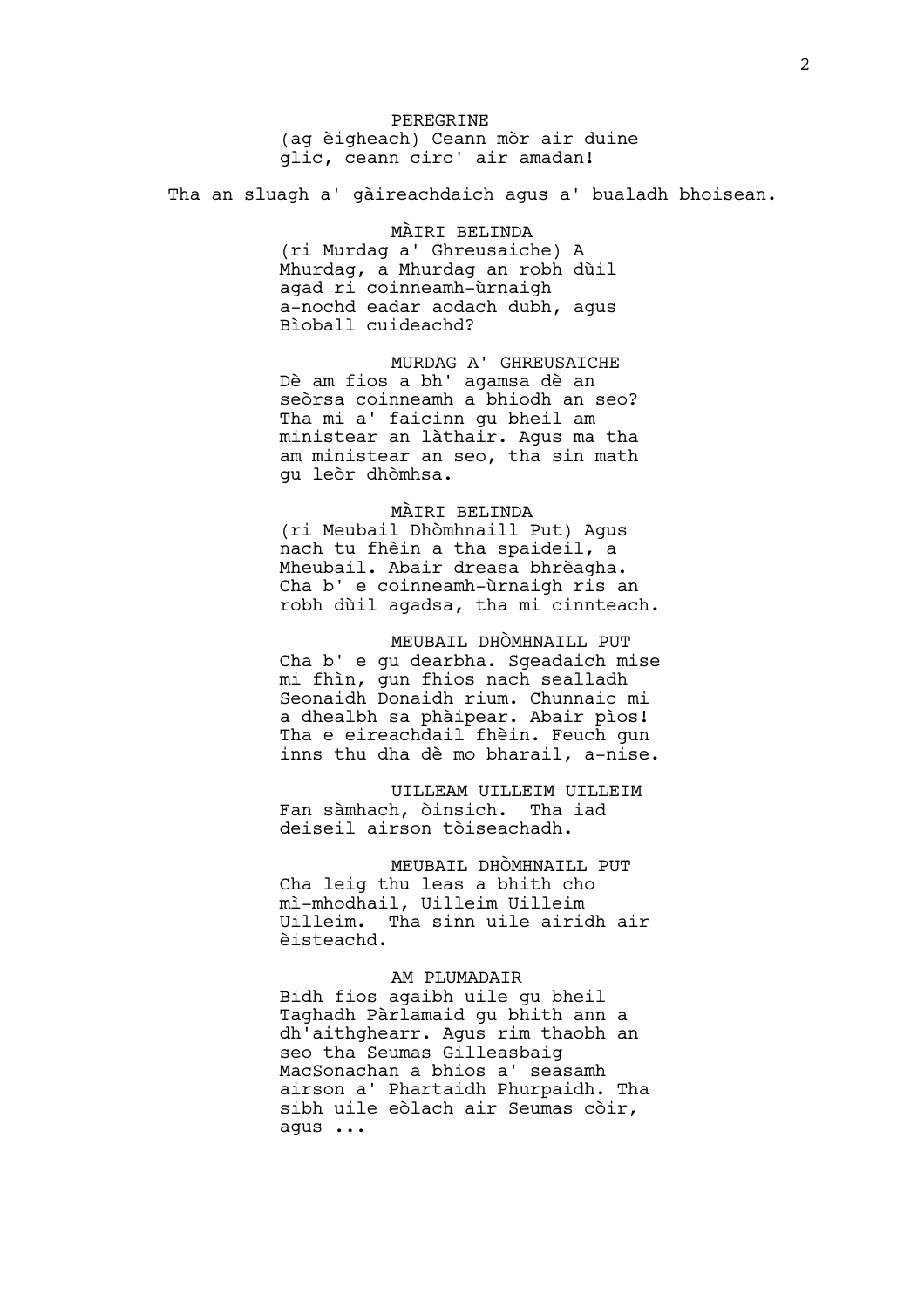# PEREGRINE

Air do shocair, a Phlumadair. Cha b' ann airson èisteachd riutsa a chruinnich am mòr-shluagh an seo a-nochd. Am Partaidh Purpaidh – cha chuala sinn a-riamh mu dheidhinn. Thoir cothrom dhan tagraiche innse dhuinn mun Phartaidh seo.

MURDAG A' GHREUSAICHE Purpaidh? Dè an seòrsa dath a tha sin? Cha chuirinn-sa purpaidh orm dhan eaglais latha sam bith!

Tha an sluagh a' bualadh bhoisean. Èiridh Seumas.

SEUMAS G MACSONACHAN Is mise Seumas Gilleasbaig MacSonachan; ma bheir sibh dhomh bhòt cha bhi gnothaichean dona dhuibh; purpaidh mo phoileasaidh, purpaidh mo smuaintean; èistibh gu mionaideach riumsa 's na gluaisibh.

MÒR-SHLUAGH Èistidh. Èistidh. Èistidh.

SEUMAS G MACSONACHAN Uaine. Buidhe. Dearg. Agus Gorm. Partaidhean nan linn a dh'fhalbh. Tha feum air partaidh ùr.

Tha an sluagh a' bualadh bhoisean agus ag èigheach. Tha am Plumadair a' toirt air an luchd-èisteachd an aon rud a dhèanamh.

> AM PLUMADAIR (ris an luchd-èisteachd) A bheil luchd-leantainn a' Phartaidh Phurpaidh a-muigh an sin cuideachd? Air ur casan, buailibh ur boisean!

MÒR-SHLUAGH Partaidh Purpaidh! Partaidh Purpaidh!

SEUMAS G MACSONACHAN Um, tapadh leibh, tapadh leibh. Nise, èistibh ri mo phoileasaidhean agus chan e briseadh-dùil a gheibh sibh. Nuair a chuireas sibh mise dhan Phàrlamaid, thig leasachadh air ur beatha.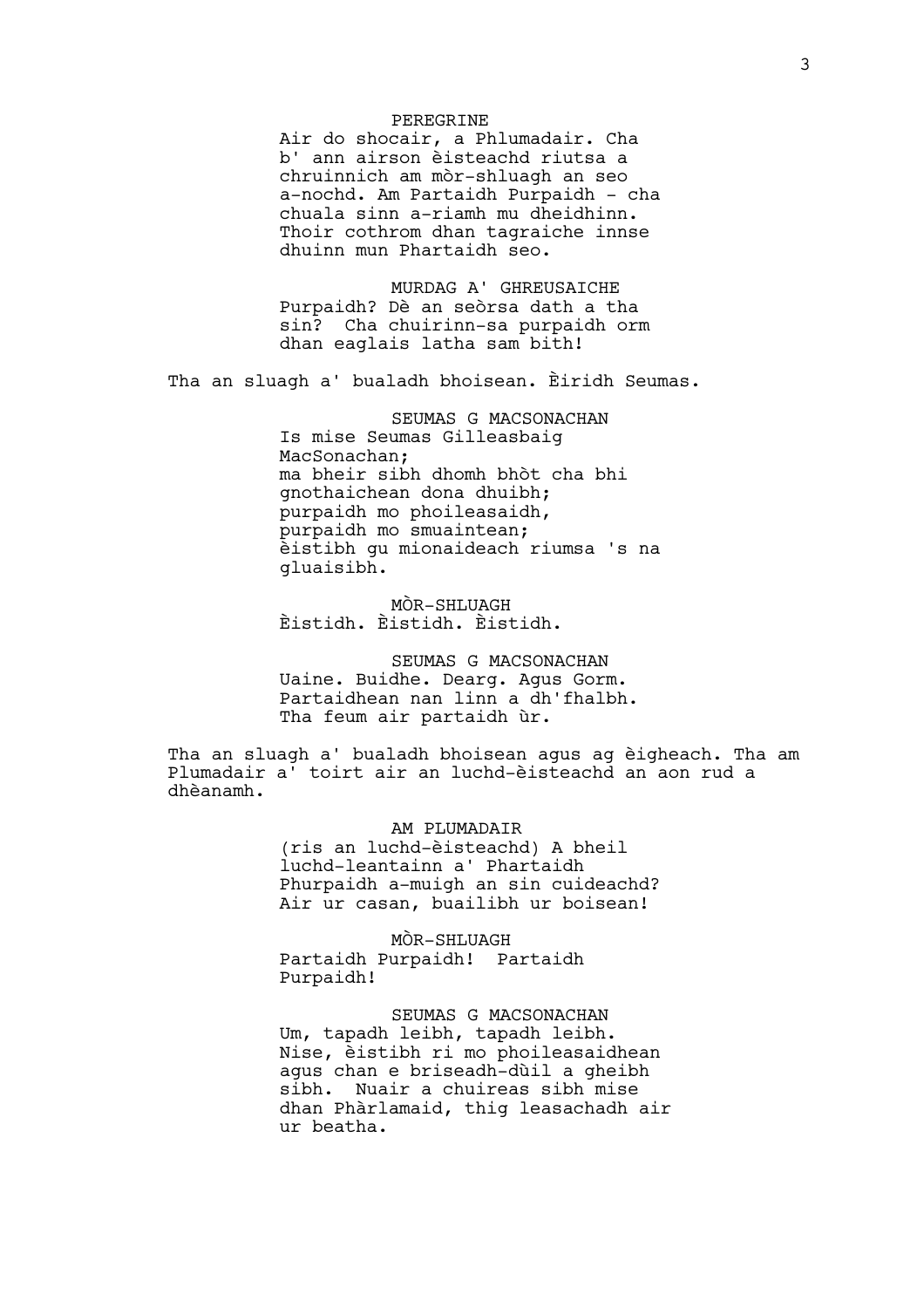PEREGRINE Seadh? Agus dè fon ghrèin, no fon ghealaich, a tha Am Partaidh Purpaidh a' ciallachadh?

Fhad 's a tha Seumas G MacSonachan a' mìneachadh nan litrichean, turas ma seach, togaidh Màiri Belinda, Seonaidh Donaidh agus Ferdinand cairtean le na litrichean P-U-R-P-A-I-D-H sgrìobhte orra.

> SEUMAS G MACSONACHAN (le guth àrd) *P* airson plaideachan, *u* airson uisge, *r* airson rocaidean, *p* airson piseagan, *a* airson adan, *i* airson iasg, *d* airson drochaid, agus *h* airson Hiort. Cuiribh ri chèil' iad, fillibh gu grinn iad; sibhse bhios math dheth: fuirich gun cluinn sibh!

PEREGRINE Mas fhìor! *P* airson plaideachan. Dè a' chiall a tha aig sin?

SEUMAS G MACSONACHAN Tha an t-ainm a' tòiseachadh le *p*, 's tha sin a' seasamh airson 'plaideachan'. Nuair a chuireas sibh mise dhan Phàrlamaid, bheir mise plaideachan do gach neach sa bhaile a tha os cionn trì fichead 's a còig ach am bi mi cinnteach gum bi iad blàth san leabaidh rè oidhcheannan fuara a' gheamhraidh.

Tha an sluagh a' bualadh bhoisean le toileachas.

IASGAIREAN (a' seinn *Balaich an Iasgaich)* 'S e leabaidh as fheàrr leam na gàbhadh nan tonn Is plaide mo mhàthar is a làmh fo mo cheann ...

PEREGRINE Agus ciamar a tha thu a' dol a phàigheadh airson nam plaideachan eh? Seadh, ciamar?

MÒR-SHLUAGH Ciamar? Aidh, ciamar?

SEUMAS G MACSONACHAN Èistibh ri mo sheanchas. Chan fhàs sibh idir searbh dheth! Socair, socair.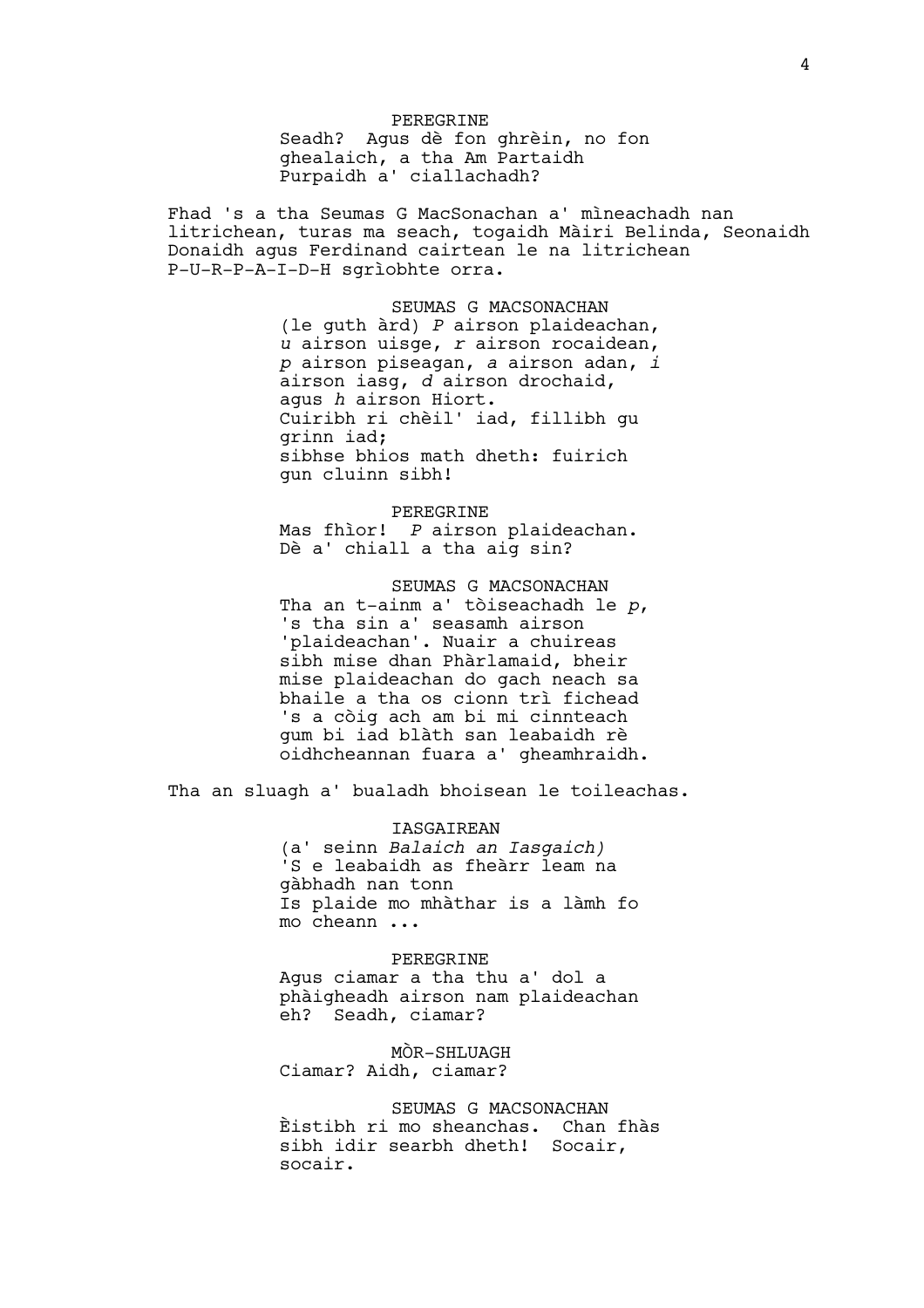Bruidhnidh sinn air airgead, air ionmhas, nuair a thèid sinn tron liosta.

MÒR-SHLUAGH

Liosta?

NIGHEAN AN ÈIREANNAICH Inns dhuinn mun dàrna litir. Inns dhuinn mun uisge.

MÒR-SHLUAGH Aidh. Inns dhuinn.

SEUMAS G MACSONACHAN Tha mise a' dol a chruthachadh obraichean gu leòr an seo. Cuiridh mi air chois obraichean a' reic uisge ris na Sasannaich. Tha mòran a bharrachd uisge againne ga fhaighinn an seo na tha na Sasannaich bhochda a' faighinn. Dà nota air botal mòr. Uisge glan – fìor-uisg' Baile na Circe. Èisteadh sibhs' ri Seumas còir 's cha bhi am pathadh tuilleadh oirbh.

IASGAIR 1 Tha am pathadh ormsa an-dràsta!

MINISTEAR Tha sin gu leòr dhe sin!

NIGHEAN AN ÈIREANNAICH Dè mu na rocaidean?

SEUMAS G MACSONACHAN Thèid mise gu Ameireaga agus bruidhnidh mi ris a' Cheann-suidhe, agus iarraidh mi air sgur a bhith a' cur nan rocaidean suas dhan adhar. Is iad na rocaidean grànda a tha sin a bhios a' dèanamh nan toll san òson. Chan iad na canastairean anns a bheil stuth cùbhraidh a chumas am fallas às na h-achlaisean a tha nam meadhan air na tuill san òson. Rocaidean nan Ameireaganach as coireach, agus siud agaibh an fhìrinn ghlan. Cuiridh mise às dha na rocaidean.

Tha boisean a' bualadh. Tha cuid den t-sluagh air an casan.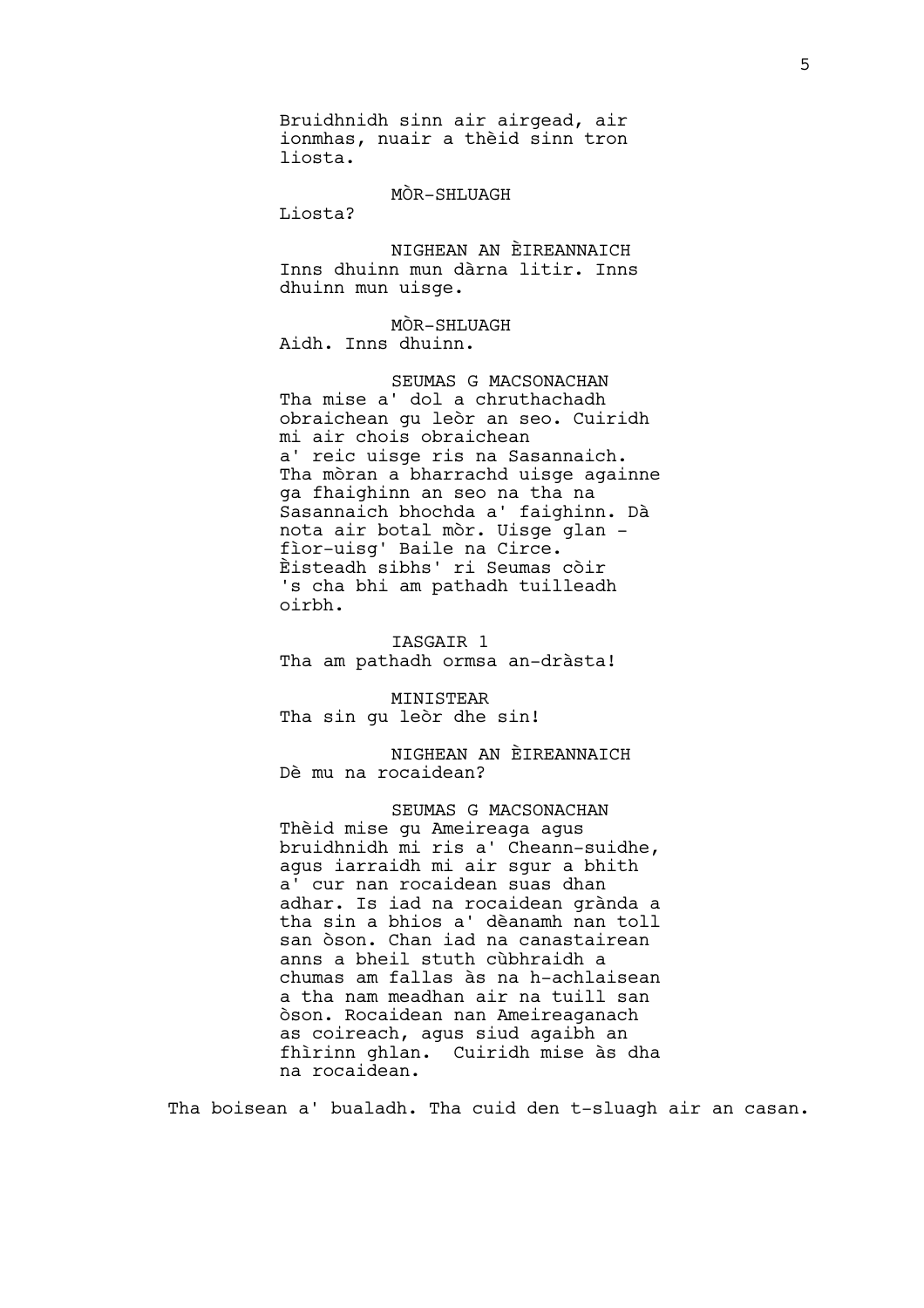AM MÒR-SHLUAGH Huirè. Huirè. MacSonachan. MacSonachan. Baile na Circe! Baile na Circe!

MEUBAIL DHÒMHNAILL PUT (ag èirigh) Seonaidh Donaidh!

Tha Meubail a' suidhe sìos a-rithist air a nàrachadh.

PEIGI BARABAL Piseagan? Càit a bheil na piseagan a' tighinn a-steach?

SEUMAS G MACSONACHAN Geallaidh mise do gach neach a tha a' fuireach leis fhèin gum faigh e no i piseag ro cheann na bliadhna an dèidh dhòmhsa bhith air mo thaghadh. Tha seo airson nach bi daoine a tha a' fuireach leotha fhèin cho aonaranach. Bidh piseag aca ris am bruidhinn iad. Is e tha math mu dheidhinn sin nach freagair a' phiseag air ais iad.

AM MÒR-SHLUAGH Miao. Miao. Miao.

AM PLUMADAIR Bithibh aig fois. Leanaidh sinn oirnn.

SEUMAS G MACSONACHAN Leanaidh sinn oirnn. Leanaidh mise orm. *a* airson adan. Chì mi gu bheil grunn de bhoireannaich san latha a th' ann a' dol dhan eaglais gun adan, agus bu mhiann leamsa gun sguireadh an cleachdadh borb sin. Chan eil e idir ceart. Gheibh gach boireannach san àite leth-cheud nota gach bliadhna airson adan ùra a cheannach.

MURDAG A' GHREUSAICHE Seo a-nise! Tha mi ag aontachadh. Feadhainn dhubha, tha mi an dòchas. Nach eil thu a' faicinn gu bheil ad mhòr, àlainn dhubh ormsa?

SEUMAS G MACSONACHAN Dearg, no buidhe, no pinc, no uaine, no purpaidh, no orains no gorm. Tha mi a' tarraing ur coise. Adan purpaidh.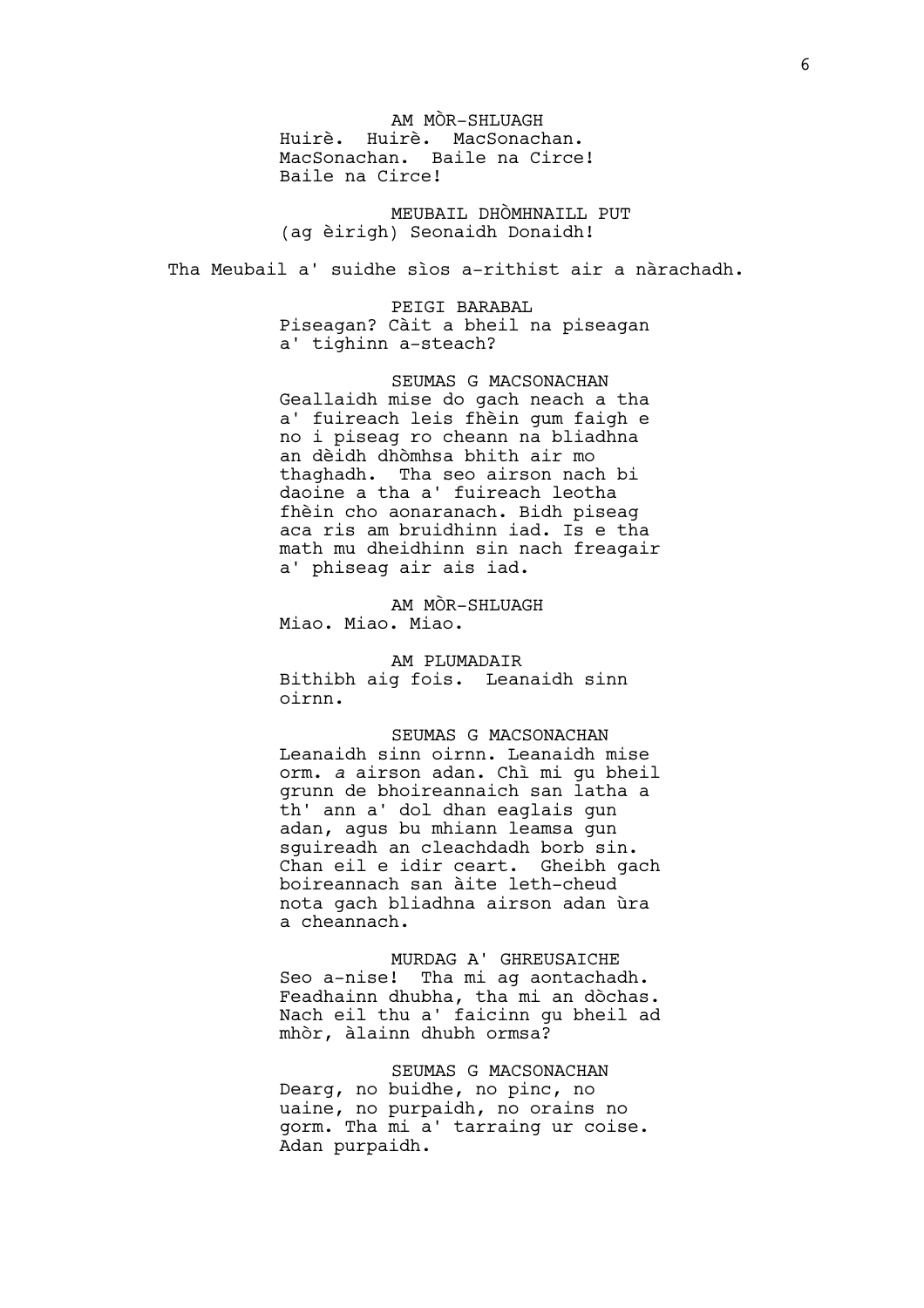Feadhainn mhòra phurpaidh a bhios a' riochdachadh poilitigs a' bhaile – poilitigs phurpaidh.

AM PLUMADAIR Nach inns thu a-nise dhuinn mun iasg?

SEUMAS G MACSONACHAN Tha daoine ag ithe cus de fheòil. Feumaidh daoine iasg ithe co-dhiù aon uair san t-seachdain. Bheir seo obair do na h-iasgairean. A' treabhadh a' chuain air oidhcheannan fuar' air druim na mara a' seòladh; cha bhi sinn gun bhiadh ma dh'itheas sinn iasg a tharraingeas maraich' air bòrd dhuinn.

# IASGAIREAN

Ò, nach àghmhor! (a'seinn) Ò, nach àghmhor a' dol a sheòladh, Ò, nach àghmhor a' dol a dh'iasgach, An trosg 's an adag bhith aig ar diathad ...

## AM PLUMADAIR

Aon turas eile agus cuiridh mi a-mach an doras sibh. A bheil sibh gam thuigsinn?

UILLEAM TOBHTABHAT Dè nì an litir *d* do Bhaile na Circe? Duilgheadas? Dochann? Dìochuimhne? Is fhada mus dìochuimhnich sinn seo!

SEUMAS G MACSONACHAN *D* airson drochaid. Bidh drochaid air gach sruthan. Bidh drochaid air gach allt. Gus nach tèid do chas a fhliuchadh nuair a shiùbhlas tu a-nall. Bheir drochaidean bho àite gu àite thu – bho shuidheachadh gu suidheachadh. Feumaidh sinn daonnan a bhith a' togail dhrochaidean, gus nach fliuch sinn ar casan.

UILLEAM UILLEIM UILLEIM Tha am fear seo craicte.

AM PLUMADAIR Sin an turas mu dheireadh. A-nise ...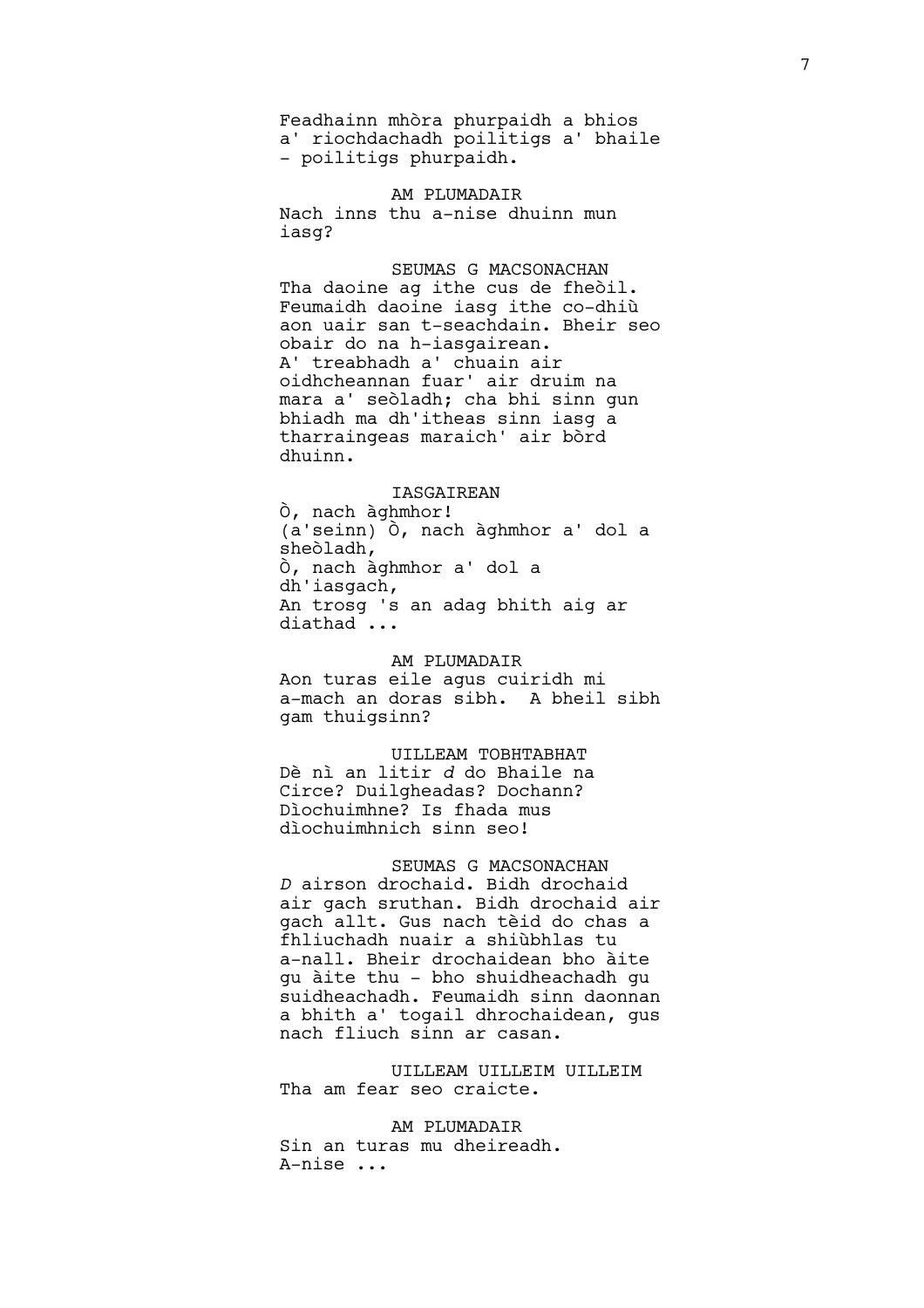# PEIGI BARABAL (a' seasamh) Deireadh an fhacail! *H*, a charaid. Inns dhuinn mu *h*!

SEUMAS G MACSONACHAN Hiort. Bidh Hiort fhathast làn de dhaoine. Bidh daoine a' dol ann air saor-làithean. Campa mòr do luchd-turais, làn de ghoireasan mar thaighean-òsta, mar amaran-snàmh, mar phàircean-cluiche. Agus gheibh gach neach a tha san talla seo a-nochd cothrom aon uair sa bhliadhna co-dhiù làithean-saora a chur seachad ann an Hiort. Riviera a' chinn a tuath. Majorca an taoibh shiair. Cha tèid duine dhan Spàinn tuilleadh.

# UILLEAM UILLEIM UILLEIM Agus dè mun arm?

SEUMAS G MACSONACHAN Cha chuir an t-arm dragh sam bith air luchd-turais. Is ann a bhios an t-arm feumail airson daoine a dhìon. Agus cumaidh iad sùil air an àite nuair nach bi e cho trang fad mhìosan a' gheamhraidh.

#### AM MINISTEAR

(a' seasamh) Ahem. Is mise an t-Urramach Fearghas MacGille na Cutaig.

Tha Murdag a' Ghreusaiche a-mhàin a' bualadh a boisean agus a' seasamh.

> MURDAG A' GHREUSAICHE Istibh uile! Tha Maighstir Mac Gille na Cutaig a' dol a bhruidhinn.

#### AM MINISTEAR

Is iad beachdan ionmholta dha-rìribh a tha agad. Tha mi an dòchas gun soirbhich leis a' Phartaidh Phurpaidh, agus leat fhèin, a MhicShonachain, cuideachd. Ach bha ceist a' tighinn a-steach orm. Carson nach do bhruidhinn thu mu sheirbheis na slàinte, mu fhoghlam agus mu rudan eile den t-seòrsa sin mum bi luchd na Pàrlamaid a' bruidhinn sa chumantas.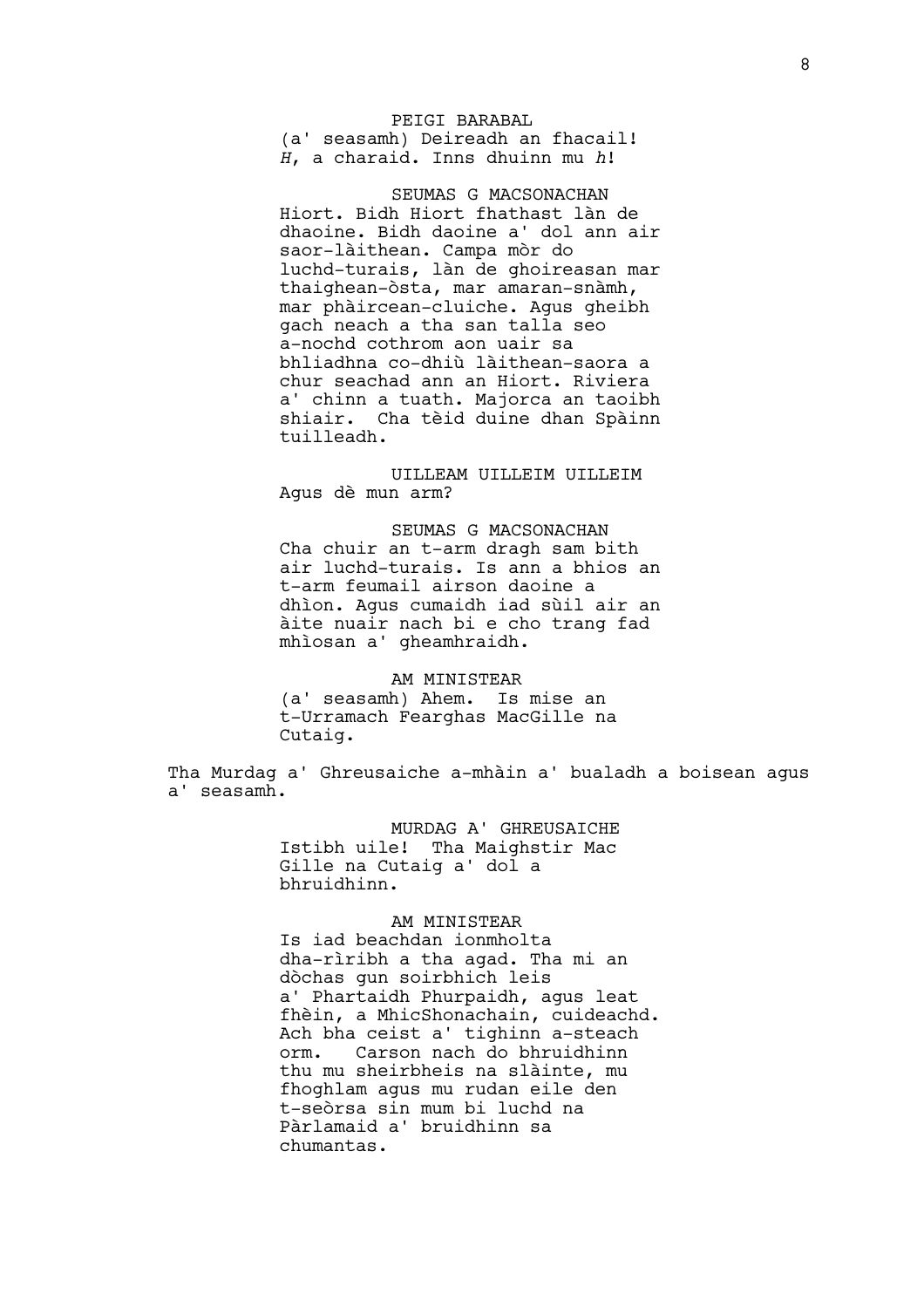SEUMAS G MACSONACHAN Ò, fàgaidh mise rudan den t-seòrsa sin aig feadhainn eile. Nuair a dh'fhàsas am Partaidh Purpaidh nas motha, bidh daoine sa phartaidh a bhios a' gabhail uallach nan nithean sin. Ach cuimhnichibh mu na rudan a thuirt mi ribh. Plaideachan. Uisge. Rocaidean. Piseagan. Adan. Iasg. Drochaidean. Agus Hiort.

Suidhidh Seumas. Èiridh an sluagh. Tha iad ag èigheach agus a' bualadh am boisean. Seasaidh Seumas a-rithist.

> Dh'èist sibh ri mo bheachd 's rim phrògram, 's feuch a-nis nuair a bhios sibh bhòtadh, gun cuir sibh crois aig m' ainm-sa; 's ma bha sibh 'n dùil gun robh mi gòrach, mo bheachd gun d' dh'fhàg mi agaibh dòchas, 's na thuirt mi ribh nam sheanchas.

Suidhidh Seumas. Èiridh Am Plumadair.

AM PLUMADAIR Sin a-nise gar toirt gu crìoch na coinneimh. Tha mi an dòchas gum bhòt sibh do Sheumas Gilleasbaig MacSonachan agus dhan Phartaidh Phurpaidh. Tapadh leibh airson tighinn. Feasgar math dhuibh uile!

PEIGI BARABAL Uill, uill. Chuir sin seachad an oidhche dhuinn.

SEALLADH A DHÀ: AN DÈIDH A' CHUNNTAIDH

Tha an taghadh seachad agus na bhòtaichean air an cunntadh. Tha an luchd-naidheachd a' sireadh bheachdan.

> CIORSTAIDH Sia bhòtaichean thar fhichead, a Mhaighstir MhicShonachain. Tha fhios gur e briseadh-dùil a tha sin. Ciamar a tha sibh a' faireachdainn?

SEUMAS G MACSONACHAN Sia thar fhichead a bharrrachd air na bh' agam roimhe! Mo thaing dhan t-sia duine fichead. Tha e math a chluinntinn gu bheil sia duine fichead eile a-muigh an sin a tha purpaidh nan nàdar.